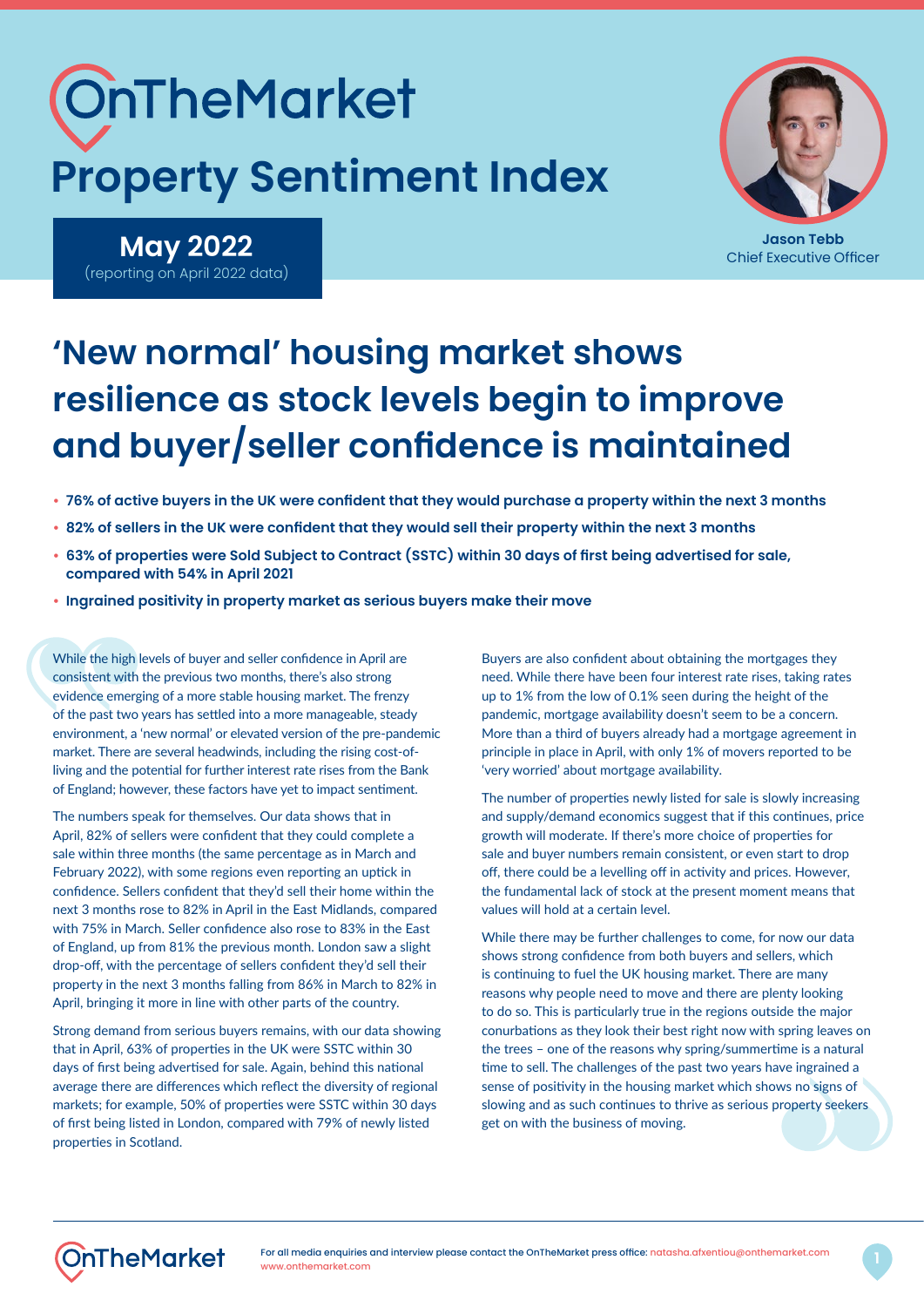## **Seller Sentiment - how confident were sellers in April 2022?**

## **April 2022 Headlines**

**From our sample of sellers surveyed, UK average rates of confidence over the last month were as follows:** 

- 82% of sellers were confident that they would sell their property within the next 3 months, unchanged when compared to March 2022 (82%)
- 13% of sellers were confident that they would sell their properties within the next 6 months, unchanged when compared to March 2022 (13%)
- 2% of sellers were confident that they would sell their home within the next 9 months, unchanged when compared to March 2022 (2%)
- 3% of sellers were confident that they would sell their home within the next 12 months, unchanged when compared to March 2022 (3%)

(based on Seller confidence within next 3 months)

#### **Scotland**

|                       |     | Apr 22 Mar 22 |
|-----------------------|-----|---------------|
| Within next 3 months  | 77% | 78%           |
| Within next 6 months  | 16% | 15%           |
| Within next 9 months  | 2%  | 2%            |
| Within next 12 months | 5%  | 5%            |

#### **North**

| West                  |     | Apr 22 Mar 22 |  | <b>&amp; The Humber</b> | Apr 22 Mar 22 |     |
|-----------------------|-----|---------------|--|-------------------------|---------------|-----|
| Within next 3 months  | 84% | 82%           |  | Within next 3 months    | 81%           | 83% |
| Within next 6 months  | 12% | 13%           |  | Within next 6 months    | 14%           | 12% |
| Within next 9 months  | 2%  | 3%            |  | Within next 9 months    | 2%            | 2%  |
| Within next 12 months | 2%  | 2%            |  | Within next 12 months   | 3%            | 3%  |

#### **West**

| <b>Midlands</b>       |     | Apr 22 Mar 22 |
|-----------------------|-----|---------------|
| Within next 3 months  | 83% | 84%           |
| Within next 6 months  | 12% | 12%           |
| Within next 9 months  | 2%  | 1%            |
| Within next 12 months | 3%  | 3%            |

#### **Wales**

|                       |     | Apr 22 Mar 22 |
|-----------------------|-----|---------------|
| Within next 3 months  | 84% | 86%           |
| Within next 6 months  | 11% | 10%           |
| Within next 9 months  | 2%  | 1%            |
| Within next 12 months | 3%  | 3%            |

#### **South**

| West                  |     | Apr 22 Mar 22 |
|-----------------------|-----|---------------|
| Within next 3 months  | 83% | 81%           |
| Within next 6 months  | 12% | 14%           |
| Within next 9 months  | 2%  | 2%            |
| Within next 12 months | 3%  | 3%            |

#### **South**

| East                  |     | Apr 22 Mar 22 |
|-----------------------|-----|---------------|
| Within next 3 months  | 83% | 83%           |
| Within next 6 months  | 13% | 13%           |
| Within next 9 months  | 2%  | 2%            |
| Within next 12 months | 2%  | 2%            |

**Midlands** Apr 22 Mar 22 **Mar 22 Mar 22 Mar 22 Mar 22 Mar 22 Mar 22 Mar 22 Mar 22 Mar 22 Mar 22 Mar 22 Mar 22 Mar 22 Mar 22 Mar 22 Mar 22 Mar 22 Mar 22 Mar 22 Mar 22 Mar 22 Mar 22 Mar 22 Mar 22 Mar 22 Mar 22 Mar 22 Mar 22 East** Apr 22 Mar 22 Mar 22 Mar 22 Mar 22 Mar 22 Mar 22 Mar 22 Mar 22 Mar 22 Mar 22 Mar 22 Mar 22 Mar 22 Mar 22 Mar 22 Mar 22 Mar 22 Mar 22 Mar 22 Mar 22 Mar 22 Mar 22 Mar 22 Mar 22 Mar 22 Mar 22 Mar 22 Mar 22 Mar 22 Mar 2

The OnTheMarket Property Sentiment Survey asks sellers across the UK how confident they feel about selling their home in order to provide a 'temperature check' of market sentiment both on a national and regional basis.

Sellers are asked to indicate how confident they are that they will sell their home:

- Within the next 3 months
- Within the next 6 months
- Within the next 9 months
- Within the next 12 months

>5% increase on previous month <5% increase and <5% decrease on previous month >5% decrease on previous month

| <b>North</b>          |        |        |
|-----------------------|--------|--------|
| East                  | Apr 22 | Mar 22 |
| Within next 3 months  | 79%    | 80%    |
| Within next 6 months  | 15%    | 13%    |
| Within next 9 months  | 3%     | 3%     |
| Within next 12 months | 3%     | 4%     |

#### **Yorkshire**

| & The Humber          | Apr 22 | Mar 22 |
|-----------------------|--------|--------|
| Within next 3 months  | 81%    | 83%    |
| Within next 6 months  | 14%    | 12%    |
| Within next 9 months  | 2%     | 2%     |
| Within next 12 months | 3%     | 3%     |

#### **East**

| <b>Midlands</b>       |     | Apr 22 Mar 22 |
|-----------------------|-----|---------------|
| Within next 3 months  | 82% | 75%           |
| Within next 6 months  | 12% | 20%           |
| Within next 9 months  | 2%  | 2%            |
| Within next 12 months | 4%  | 3%            |

#### **East Of**

| <b>England</b>        |     | Apr 22 Mar 22 |
|-----------------------|-----|---------------|
| Within next 3 months  | 83% | 81%           |
| Within next 6 months  | 12% | 15%           |
| Within next 9 months  | 2%  | 2%            |
| Within next 12 months | 3%  | 2%            |

#### **Greater**

| London                |     | Apr 22 Mar 22 |
|-----------------------|-----|---------------|
| Within next 3 months  | 82% | 86%           |
| Within next 6 months  | 14% | 11%           |
| Within next 9 months  | 2%  | 1%            |
| Within next 12 months | 2%  | 2%            |

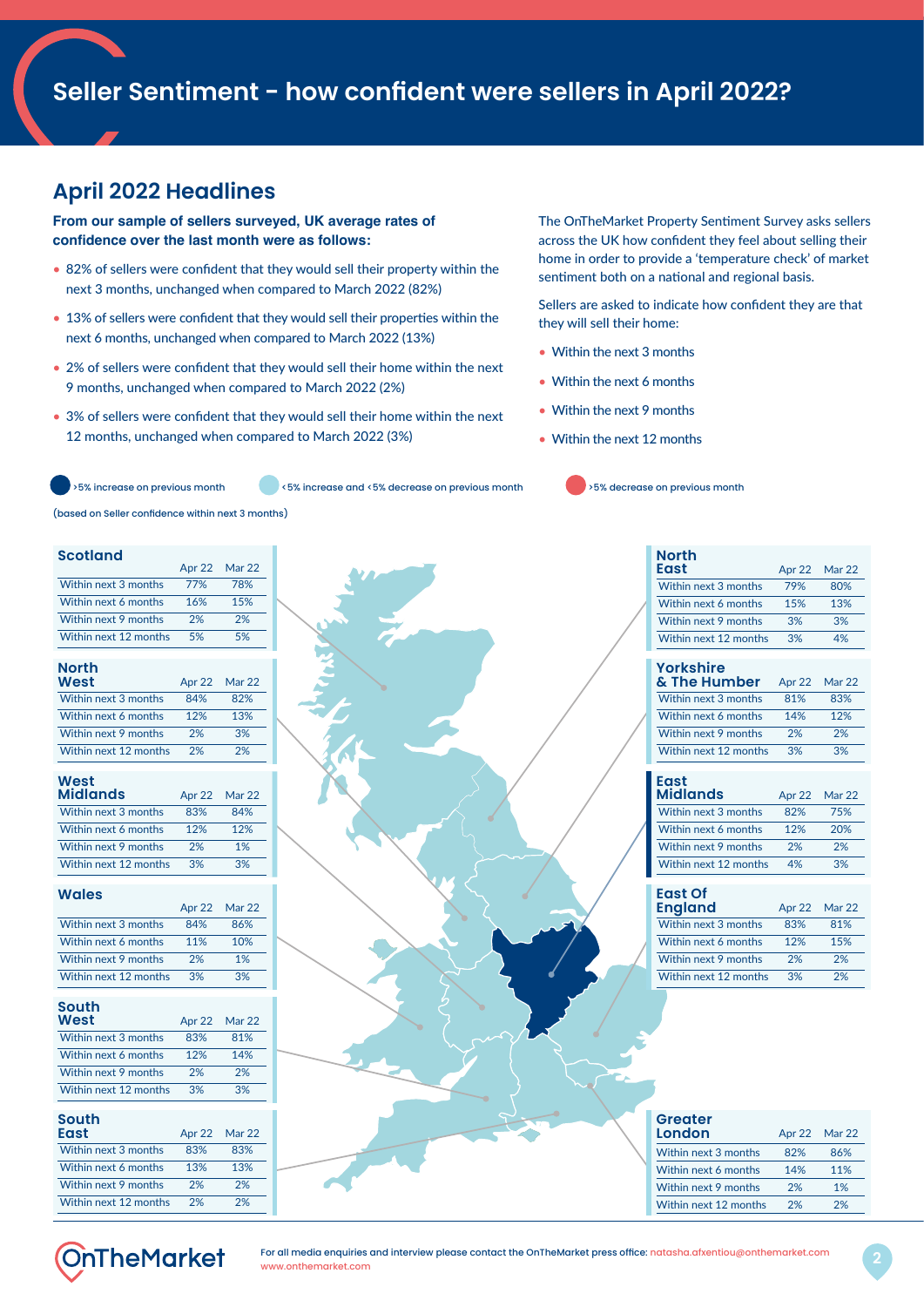## **Buyer Sentiment - how confident were buyers in April 2022?**

## **April 2022 Headlines**

**From our sample of buyers surveyed, UK average rates of confidence over the last month were as follows:** 

- 76% of buyers were confident that they would purchase a property within the next 3 months, a slight increase when compared to March 2022 (75%)
- 18% of buyers were confident that they would purchase a property within the next 6 months, a slight decrease when compared to March 2022 (19%)
- 2% of buyers were confident that they would purchase a property within the next 9 months, unchanged when compared to March 2022 (2%)
- 4% of buyers were confident that they would purchase a property within the next 12 months, unchanged when compared to March 2022 (4%)

The OnTheMarket Property Sentiment Survey asks buyers across the UK how confident they feel about purchasing their next property in order to provide a 'temperature check' of market sentiment both on a national and regional basis.

Buyers are asked to indicate how confident they are that they will purchase their next property:

- Within the next 3 months
- Within the next 6 months
- Within the next 9 months
- Within the next 12 months

>5% increase on previous month <5% increase and <5% decrease on previous month >5% decrease on previous month

(based on Buyer confidence within next 3 months)

#### **Scotland**

|                       |     | Apr 22 Mar 22 |
|-----------------------|-----|---------------|
| Within next 3 months  | 74% | 74%           |
| Within next 6 months  | 17% | 19%           |
| Within next 9 months  | 3%  | 2%            |
| Within next 12 months | 6%  | 5%            |

#### **North**

| Apr 22 | Mar 22 |
|--------|--------|
| 79%    | 77%    |
| 16%    | 18%    |
| 2%     | 2%     |
| 3%     | 3%     |
|        |        |

#### **West**

| <b>Midlands</b>       |     | Apr 22 Mar 22 |
|-----------------------|-----|---------------|
| Within next 3 months  | 78% | 78%           |
| Within next 6 months  | 16% | 17%           |
| Within next 9 months  | 2%  | 2%            |
| Within next 12 months | 4%  | 3%            |

#### **Wales**

|                       |     | Apr 22 Mar 22 |
|-----------------------|-----|---------------|
| Within next 3 months  | 77% | 76%           |
| Within next 6 months  | 16% | 17%           |
| Within next 9 months  | 3%  | 2%            |
| Within next 12 months | 4%  | 5%            |

#### **South**

| West                  | Apr 22 | Mar 22 |
|-----------------------|--------|--------|
| Within next 3 months  | 74%    | 74%    |
| Within next 6 months  | 18%    | 19%    |
| Within next 9 months  | 3%     | 3%     |
| Within next 12 months | 5%     | 4%     |

| outh<br>S. |  |
|------------|--|
| мs         |  |

| East                  |     | Apr 22 Mar 22 |
|-----------------------|-----|---------------|
| Within next 3 months  | 74% | 73%           |
| Within next 6 months  | 19% | 21%           |
| Within next 9 months  | 3%  | 3%            |
| Within next 12 months | 4%  | 3%            |

**West** Apr 22 Mar 22 **Apr 22 Mar 22 Mar 24 Mar 20 Mar 20 Mar 20 Mar 20 Mar 20 Mar 20 Mar 20 Mar 20 Mar 20 Mar 20 Mar 20 Mar 20 Mar 20 Mar 20 Mar 20 Mar 20 Mar 20 Mar 20 Mar 20 Mar 20 Mar 20 Mar 20 Mar 20 Mar 20 Mar 20 Mar Midlands** Apr 22 Mar 22 **Mar 22 Mar 22 Mar 22 Mar 22 Mar 22 Mar 22 Mar 22 Mar 22 Mar 22 Mar 22 Mar 22 Mar 22 Mar 22 Mar 22 Mar 22 Mar 22 Mar 22 Mar 22 Mar 22 Mar 22 Mar 22 Mar 22 Mar 22 Mar 22 Mar 22 Mar 22 Mar 22 Mar 22 East** Apr 22 Mar 22 Mar 22 Mar 22 Mar 22 Mar 22 Mar 22 Mar 22 Mar 22 Mar 22 Mar 22 Mar 22 Mar 22 Mar 22 Mar 22 Mar 22 Mar 22 Mar 22 Mar 22 Mar 22 Mar 22 Mar 22 Mar 22 Mar 22 Mar 22 Mar 22 Mar 22 Mar 22 Mar 22 Mar 22 Mar 2

#### Apr 22 Mar 22 Within next 3 months 75% 73% Within next 6 months 18% 20% Within next 9 months 3% 3% Within next 12 months 4% 4% **North East**

#### **Yorkshire**

| & The Humber          | Apr 22 | <b>Mar 22</b> |
|-----------------------|--------|---------------|
| Within next 3 months  | 75%    | 76%           |
| Within next 6 months  | 19%    | 18%           |
| Within next 9 months  | 2%     | 2%            |
| Within next 12 months | 4%     | 4%            |

#### **East**

| <b>Midlands</b>       |     | Apr 22 Mar 22 |
|-----------------------|-----|---------------|
| Within next 3 months  | 75% | 73%           |
| Within next 6 months  | 19% | 20%           |
| Within next 9 months  | 3%  | 3%            |
| Within next 12 months | 3%  | 4%            |

#### **East Of**

| <b>England</b>        |     | Apr 22 Mar 22 |
|-----------------------|-----|---------------|
| Within next 3 months  | 74% | 74%           |
| Within next 6 months  | 19% | 19%           |
| Within next 9 months  | 3%  | 3%            |
| Within next 12 months | 4%  | 4%            |

#### **Greater**

|     | Apr 22 Mar 22 |
|-----|---------------|
| 77% | 77%           |
| 17% | 17%           |
| 3%  | 3%            |
| 3%  | 3%            |
|     |               |

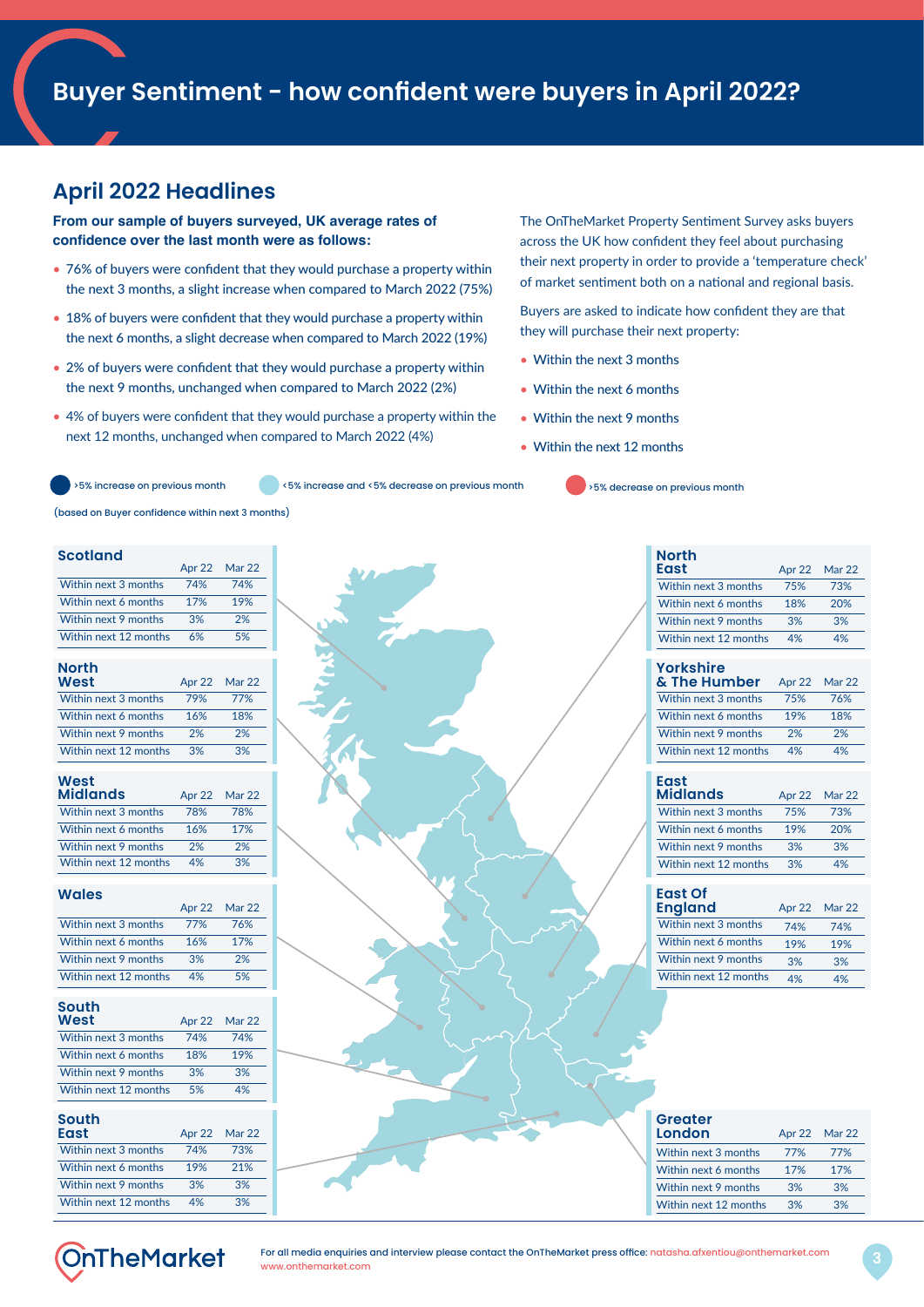## **April 2022 headlines:**

- As a UK average, in April 2022 only 4% of movers were concerned (either very worried or slightly concerned) about securing a mortgage to fund the purchase of their next property, a slight increase when compared to March 2022 (3%).
- Greater London and the North West jointly had the highest number of respondents who already had their mortgage Agreement In Principle in place prior to starting their search for a property (44%). The South West had the lowest number of respondents who already had a mortgage Agreement In Principle in place before starting their property search (31%).
- As a UK average, 23% of movers hadn't considered applying for a mortgage before starting their property search, with buyers in Greater London the least likely to have considered applying for a mortgage before starting their search for a property (32%).
- As a UK average, 32% of buyers surveyed said that they didn't need a mortgage in order to purchase a property. Greater London had the lowest number of respondents who indicated that they wouldn't require a mortgage to purchase a property (17%). The South West had the highest number of respondents who indicated that they didn't need a mortgage to buy their next home (43%).

The OnTheMarket Property Sentiment Index provides insights in terms of how confident movers across the UK feel about securing a mortgage in order to fund the purchase of their next property. Since increased affordability assessments were introduced by lenders in 2014 as part of the Mortgage Market Review, the ability to both successfully secure a mortgage and borrow enough to fund a property purchase are key factors which can have a significant impact on home mover sentiment.

Respondents to the OnTheMarket survey are asked to indicate how they feel about raising the necessary funds to purchase their next property by choosing from the following options:

- I'm very worried
- I'm slightly concerned
- I'm sure it will be fine
- I have a mortgage Agreement in Principle already
- I don't need a mortgage to buy a property
- I've not thought about it

|                                                 | I'm very<br>worried |               |        | $\bullet\quadbullet$<br>I'm slightly<br>concerned |        | I'm sure it will<br>be fine | a mortgage AIP | I've already got |        | I don't need a<br>mortgage |        | I've not thought<br>about it yet |
|-------------------------------------------------|---------------------|---------------|--------|---------------------------------------------------|--------|-----------------------------|----------------|------------------|--------|----------------------------|--------|----------------------------------|
|                                                 | Apr 22              | <b>Mar 22</b> | Apr 22 | <b>Mar 22</b>                                     | Apr 22 | <b>Mar 22</b>               | Apr 22         | <b>Mar 22</b>    | Apr 22 | <b>Mar 22</b>              | Apr 22 | <b>Mar 22</b>                    |
| UK average                                      | 1%                  | 1%            | 3%     | 2%                                                | 3%     | 2%                          | 38%            | 39%              | 32%    | 32%                        | 23%    | 24%                              |
| <b>Greater London</b>                           | 1%                  | 1%            | 3%     | 3%                                                | 3%     | 2%                          | 44%            | 46%              | 17%    | 16%                        | 32%    | 32%                              |
| <b>South East</b>                               | 1%                  | 1%            | 3%     | 3%                                                | 4%     | 2%                          | 38%            | 37%              | 31%    | 33%                        | 23%    | 24%                              |
| <b>South West</b>                               | 1%                  | 0%            | 2%     | 2%                                                | 4%     | 1%                          | 31%            | 33%              | 43%    | 44%                        | 19%    | 20%                              |
| <b>East of England</b>                          | 1%                  | 1%            | 3%     | 3%                                                | 3%     | 2%                          | 35%            | 38%              | 32%    | 30%                        | 26%    | 26%                              |
| <b>West Midlands</b>                            | 1%                  | 1%            | 3%     | 2%                                                | 3%     | 3%                          | 42%            | 43%              | 28%    | 26%                        | 23%    | 25%                              |
| <b>East Midlands</b>                            | 1%                  | 1%            | 3%     | 4%                                                | 3%     | 2%                          | 40%            | 38%              | 29%    | 29%                        | 24%    | 26%                              |
| <b>Yorkshire &amp;</b><br><b>The Humberside</b> | 1%                  | 1%            | 3%     | 2%                                                | 3%     | 2%                          | 36%            | 38%              | 34%    | 32%                        | 23%    | 25%                              |
| <b>North East</b>                               | 1%                  | 0%            | 2%     | 2%                                                | 4%     | 2%                          | 34%            | 37%              | 35%    | 32%                        | 24%    | 27%                              |
| <b>North West</b>                               | 1%                  | 1%            | 2%     | 2%                                                | 3%     | 2%                          | 44%            | 42%              | 28%    | 31%                        | 22%    | 22%                              |
| <b>Wales</b>                                    | 1%                  | 0%            | 1%     | 1%                                                | 3%     | 1%                          | 37%            | 38%              | 40%    | 41%                        | 18%    | 19%                              |
| Scotland                                        | 0%                  | 0%            | 2%     | 2%                                                | 4%     | 1%                          | 32%            | 33%              | 41%    | 44%                        | 21%    | 20%                              |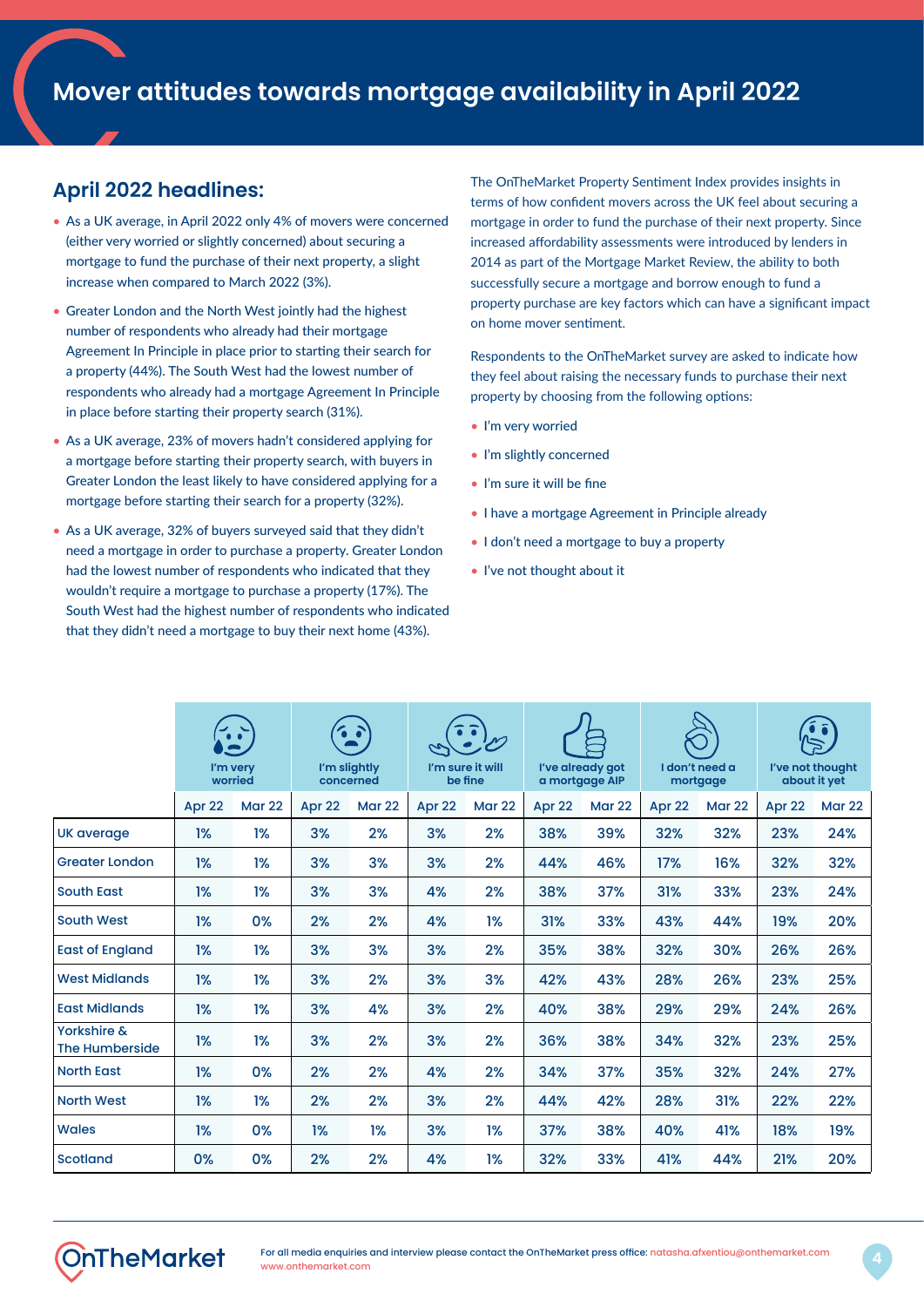## **Most popular property types - April 2022 Headlines**

By analysing data compiled from thousands of estate agents' listings across the UK, we can track the most sought after property types, based on properties which have been Sold Subject To Contract (SSTC) each month. We base this data on the four main property types, as defined by HM Land Registry:



## **UK Average (excl. Greater London)**

In April 2022, the most popular properties as a UK average were three bedroom semi-detached houses, unchanged when compared to March 2022 and April 2021.

## **Greater London**

In April 2022 in Greater London the most popular properties were two bedroom apartments, unchanged when compared to March 2022 and April 2021.

## **Asking prices - April 2022 Headlines**

#### UK Average (excl. Greater London) **Greater London**

| <b>Type</b>     | <b>April 22</b> | March 22 | <b>April 21</b> |
|-----------------|-----------------|----------|-----------------|
| <b>Detached</b> | £585,765        | £571,396 | £540,880        |
| Semi-Detached   | £354,767        | £347,457 | £327,205        |
| <b>Terraced</b> | £273,766        | £269,688 | £253,457        |
| Flat            | £233,347        | £229,900 | £224,870        |
| <b>Average</b>  | £390,661        | £378,915 | £357,014        |

| <b>Type</b>     | <b>April 22</b> | <b>March 22</b> | <b>April 21</b> |  |  |
|-----------------|-----------------|-----------------|-----------------|--|--|
| <b>Detached</b> | £2,092,242      | £2,072,898      | £1,954,076      |  |  |
| Semi-Detached   | £1,319,577      | £1,301,562      | £1,256,694      |  |  |
| <b>Terraced</b> | £1,342,772      | £1,277,569      | £1,204,960      |  |  |
| <b>Flat</b>     | £1,001,873      | £943,678        | £801,757        |  |  |
| <b>Average</b>  | £1,122,657      | £1,070,475      | £956,365        |  |  |

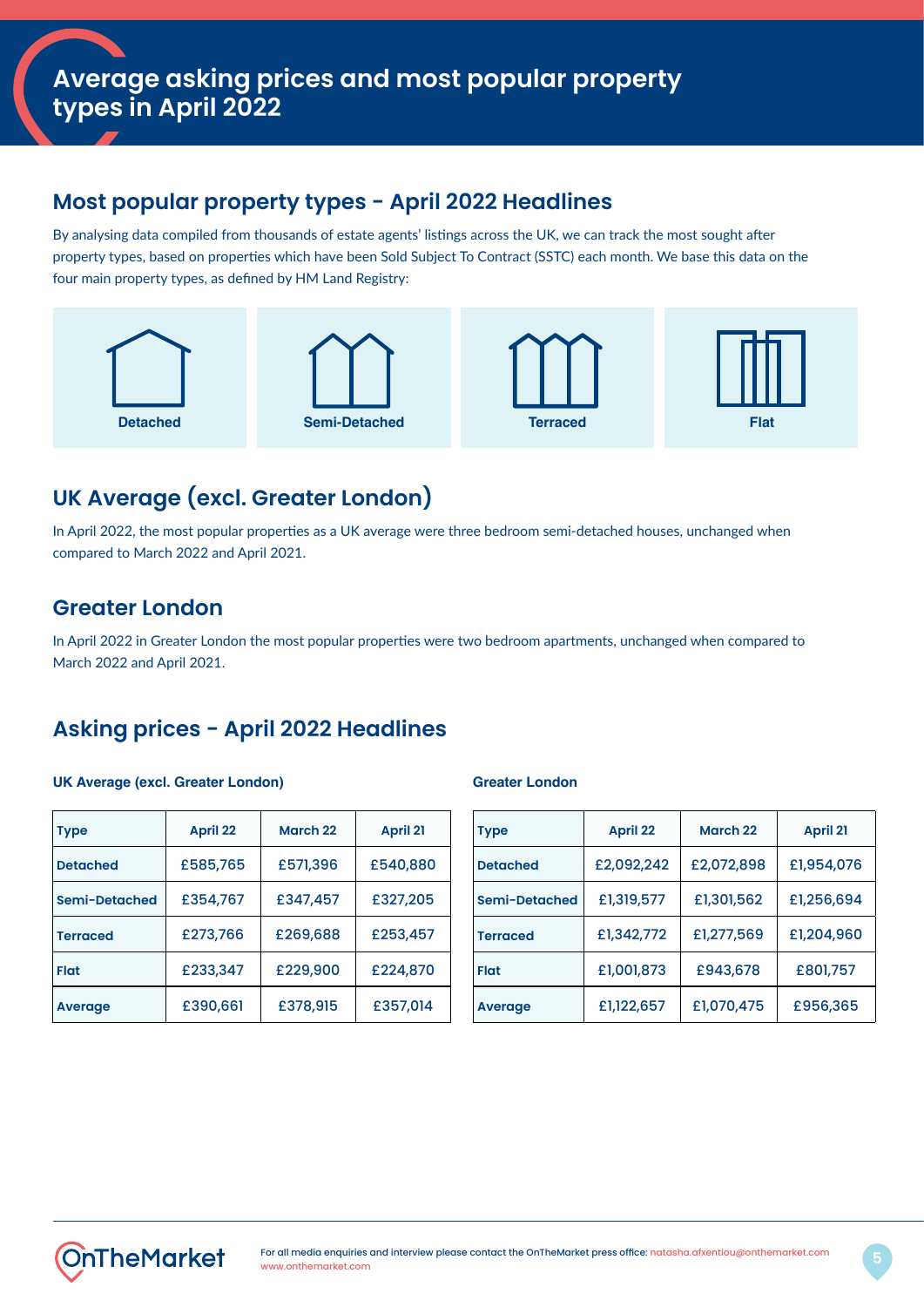From analysis of OnTheMarket.com's data compiled from estate agents' listings across the UK, we're able to track where properties are Sold Subject to Contract (SSTC) the quickest and where they take the longest.

- In April 2022, as a UK average 63% of properties were SSTC within 30 days of first being listed for sale, a slight decrease when compared with March 2022 (64%) and an increase when compared with April 2021 (54%)
- In April 2022, Scotland was the fastest selling region, with 79% of homes SSTC within 30 days of first being listed for sale. Greater London had the lowest number of properties which were SSTC within 30 days (50%)
- In April 2022, the region with the most number of properties which had taken 120 days or longer to SSTC was Greater London (15%) compared to Scotland which had the lowest number of properties that had taken 120 days or more to move to SSTC status (5%)

| <b>Region</b>                                   | % of homes first<br>listed and SSTC<br>within 30 days |           | % available homes<br>first listed for sale<br>over 30 days ago<br>but were SSTC<br>within 60 days |           | % available homes<br>first listed for sale<br>over 30 days ago<br>but were SSTC<br>within 90 days |           | % available homes<br>first listed for sale<br>over 30 days ago<br>but were SSTC<br>within 120 days |           |           | % available homes<br>first listed for sale<br>over 30 days ago<br>but were SSTC<br>within 150 days |           |           |           |           |           |
|-------------------------------------------------|-------------------------------------------------------|-----------|---------------------------------------------------------------------------------------------------|-----------|---------------------------------------------------------------------------------------------------|-----------|----------------------------------------------------------------------------------------------------|-----------|-----------|----------------------------------------------------------------------------------------------------|-----------|-----------|-----------|-----------|-----------|
|                                                 | Apr<br>$22 \overline{)}$                              | Mar<br>22 | Apr<br>21                                                                                         | Apr<br>22 | <b>Mar</b><br>22                                                                                  | Apr<br>21 | Apr<br>22                                                                                          | Mar<br>22 | Apr<br>21 | Apr<br>22                                                                                          | Mar<br>22 | Apr<br>21 | Apr<br>22 | Mar<br>22 | Apr<br>21 |
| <b>UK average</b>                               | 63%                                                   | 64%       | 54%                                                                                               | 16%       | 15%                                                                                               | 15%       | 8%                                                                                                 | 5%        | 8%        | 3%                                                                                                 | 4%        | 4%        | 10%       | 12%       | 19%       |
| <b>Greater London</b>                           | 50%                                                   | 51%       | 46%                                                                                               | 19%       | 18%                                                                                               | 18%       | 11%                                                                                                | 7%        | 9%        | 5%                                                                                                 | 5%        | 5%        | 15%       | 19%       | 22%       |
| <b>South East</b>                               | 60%                                                   | 61%       | 53%                                                                                               | 17%       | 16%                                                                                               | 16%       | 9%                                                                                                 | 6%        | 8%        | 4%                                                                                                 | 4%        | 4%        | 10%       | 13%       | 19%       |
| <b>South West</b>                               | 64%                                                   | 67%       | 56%                                                                                               | 16%       | 14%                                                                                               | 14%       | 8%                                                                                                 | 5%        | 8%        | 3%                                                                                                 | 4%        | 4%        | 9%        | 10%       | 18%       |
| <b>East of England</b>                          | 62%                                                   | 65%       | 58%                                                                                               | 16%       | 15%                                                                                               | 15%       | 9%                                                                                                 | 6%        | 7%        | 4%                                                                                                 | 4%        | 4%        | 9%        | 10%       | 16%       |
| <b>West Midlands</b>                            | 65%                                                   | 65%       | 56%                                                                                               | 16%       | 15%                                                                                               | 14%       | 8%                                                                                                 | 5%        | 7%        | 3%                                                                                                 | 4%        | 4%        | 8%        | 11%       | 19%       |
| <b>East Midlands</b>                            | 63%                                                   | 64%       | 54%                                                                                               | 17%       | 16%                                                                                               | 15%       | 8%                                                                                                 | 5%        | 9%        | 3%                                                                                                 | 4%        | 4%        | 9%        | 11%       | 18%       |
| <b>Yorkshire &amp;</b><br><b>The Humberside</b> | 65%                                                   | 67%       | 58%                                                                                               | 15%       | 13%                                                                                               | 14%       | 8%                                                                                                 | 5%        | 7%        | 3%                                                                                                 | 4%        | 4%        | 9%        | 11%       | 17%       |
| <b>North East</b>                               | 64%                                                   | 65%       | 53%                                                                                               | 16%       | 15%                                                                                               | 14%       | 7%                                                                                                 | 4%        | 8%        | 3%                                                                                                 | 4%        | 4%        | 10%       | 12%       | 21%       |
| <b>North West</b>                               | 62%                                                   | 64%       | 56%                                                                                               | 17%       | 15%                                                                                               | 15%       | 9%                                                                                                 | 5%        | 7%        | 3%                                                                                                 | 5%        | 4%        | 9%        | 11%       | 18%       |
| <b>Wales</b>                                    | 62%                                                   | 62%       | 50%                                                                                               | 15%       | 15%                                                                                               | 14%       | 9%                                                                                                 | 5%        | 9%        | 3%                                                                                                 | 4%        | 4%        | 11%       | 14%       | 23%       |
| <b>Scotland</b>                                 | 79%                                                   | 79%       | 72%                                                                                               | 11%       | 8%                                                                                                | 9%        | 4%                                                                                                 | 3%        | 5%        | 1%                                                                                                 | 3%        | 2%        | 5%        | 7%        | 12%       |

## **April 2022 Headlines**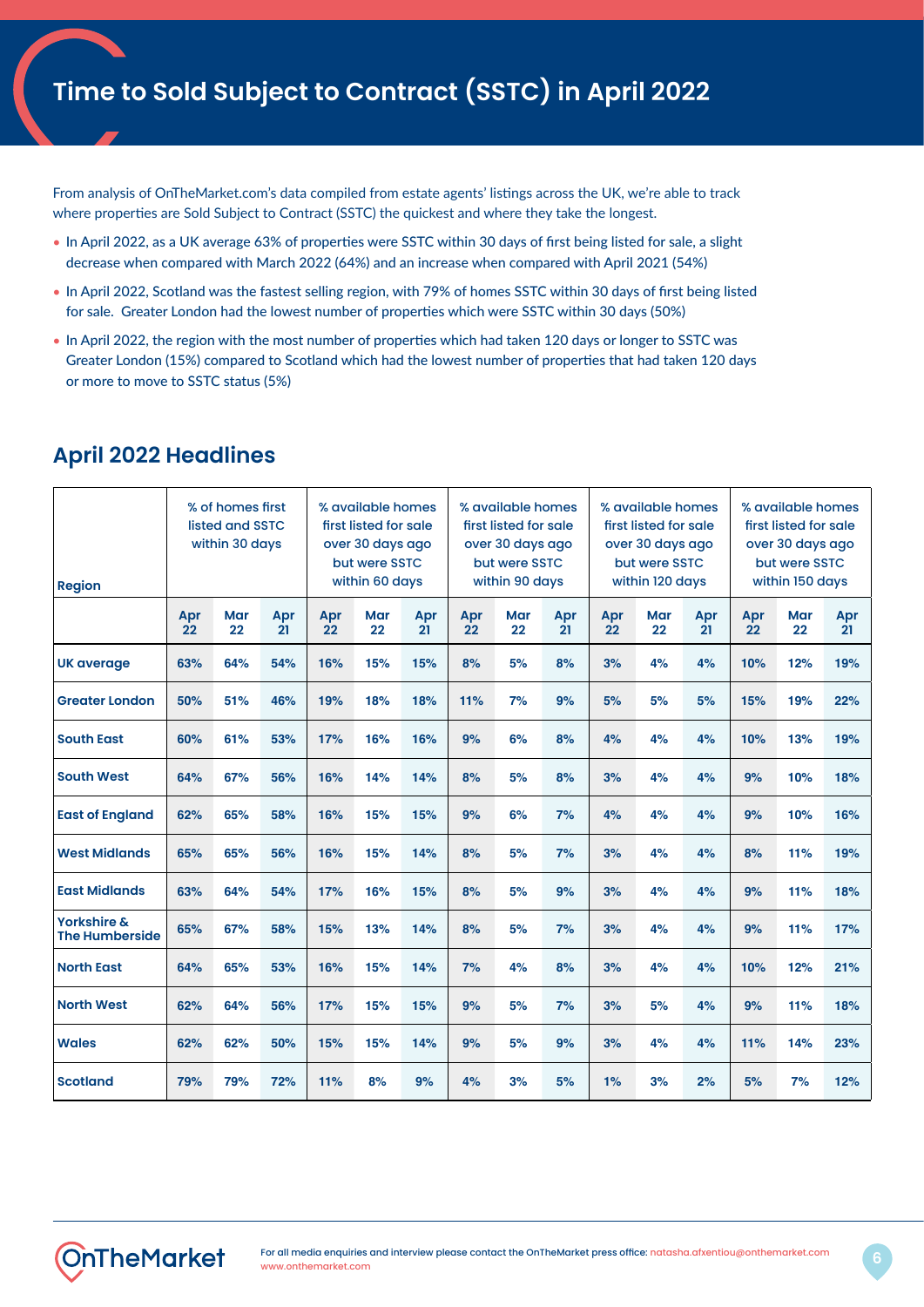### **Ian Marriott, Head of Savills Nottingham**

**Savills – Nottingham** 

In the East Midlands more stock is now being brought to the market, but we still have a number of buyers waiting in the wings for when the right home becomes available. Currently we have roughly 14 applicants per property, which is still considerably higher than normal so demand is strong.

Some vendors previously felt that in such a strong market, they might run the risk of selling too quickly before finding somewhere to buy, but these concerns have now eased slightly and more are willing to come to the market. We also saw some renting in between moves to be in a good position when the right home came along.

On pricing, we might not be going to sealed bids as much as we were, but we are doing deals around guide so being priced appropriately is still key.

## **Alex Lyle, Director**

#### **Antony Roberts – Richmond, London**

The imbalance between supply and demand continued to fuel strong house price growth in Richmond in April. The £1.5 million-plus freehold house market has been well received this year, with any sensibly priced family home attracting interest from a number of buyers, resulting in multiple bids and an agreed sale in excess of guide price. Below that threshold, it's a more typical market. Good addresses sell well, while compromised or overpriced homes tend to stick. The now-regular increases in interest rates and rise in living costs have yet to make any significant impact but there might be signs of things slowing. The historical pick-up in supply after Easter has yet to materialise and this reduction in choice, plus increasing financial pressures, may see some buyers step back.

## **Scott Holley, Senior Associate Estate Agent**

**Galbraith – Edinburgh**

Activity picked up in April, compared with the start of the year; it felt spring-like after the clocks went forward and with better weather boosting sellers' outlook and sentiment. We saw an uptick in requests from sellers for appraisals, while new enquiries from buyers have been consistent, although a degree of caution is creeping into their decision-making. They remain committed to buy, focused and motivated but are thinking about it harder than they might have done last year. Some of the negativity in the news is feeding through, not hitting confidence as they still want to move, but it's dampening the level of offers. That said, we are still getting strong offers, the majority above asking price, as buyers are careful not to overstretch themselves but are balancing this with the knowledge that supply is severely constrained.